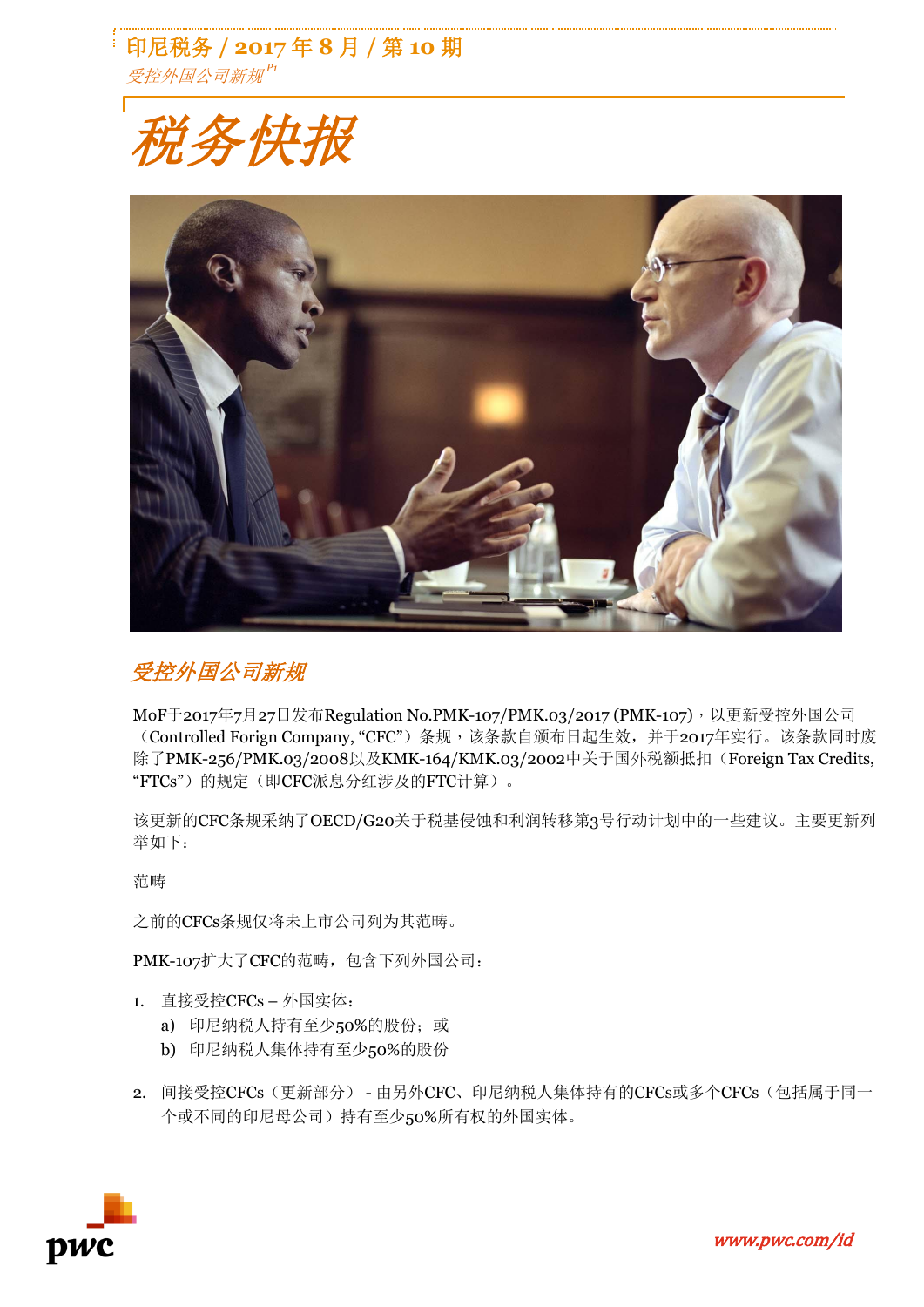CFC的判定是依据印尼纳税人的财年结束当日的所有权比例,以实收资本或具有投票权的实收资本比例。

对于间接受控CFCs,50%的最低标准取决于间接受控CFC的所有权(并非按比例计算)。比如,X公司持有Y公司60% 的股份,而A公司持有X公司60%的股份;此架构安排下,Y公司将被认定为A公司间接受控的CFC。尽管A公司实际持 有Y公司的股份少于50%, 即36%而已(60% x 60%)。此认定的依据为持有Y公司的股权超过了50%, 即其60%的股 权被X公司持有。

## 透明实体

通过信托或其他类似安排的所有权被认定为"代持"且将被认为是由信托或类似实体的投资者持有其所有权。

#### **时间**

根据之前的法规,印尼纳税人须在提交CFCs企业所得税申报单(Corporate Income Tax Return, "CITR")截止日期 后的四个月內将CFC获取的视同股息进行会计确认;而无需履行CITR申报义务的,则需在CFC财年结束日之后的七个 月对视同股息收入进行会计确认。

### 视同股息计算

根据之前的法规,视同股息的依据是对CFC的有效股权乘以税后利润。比如,上述A公司对Y公司的视同股息的会计确 认应为36%乘以Y公司的税后利润。

新规中需要注意的是,CFC的实际派息分红金额可以抵減之前申报的视同股息金额,但只能扣抵过去5年的视同股息。 例如, 2017到2021年之间申报的视同股息可以扣抵2021年的实际派息分红金额。如果实际派息分红高于视同股息金 额,差额须在印尼纳税人CITR中披露。

# 国外税额抵扣(*FTC*)

实际分红派息缴纳的税可在印尼纳税人当期的CITR中作税额扣抵,条件如下:

FTC的金额应低于:

- a) 税收协定规定下的应纳外国所得税: (新规)
- b) 外国所得税实际已支付或应付额; 或
- c) 视同股息占所有应税收入(包括视同股息)的比例乘以CITR中的应纳税额。

如果实际分红派息来自不同的国家,则FTC应依照不同国家分别计算。

PMK-107提供了FTC计算的规定表格,该表格为CITR的附件。除此表格外,还需要提供直接受控CFC的以下文件:

- a) 财务报表;
- b) CITR副本(如果有申报义务);
- c) 过去五年税后利润的计算或明细;和
- d) 实际分红派息的纳税凭证或代扣凭证。

更多关于CFC判定、视同股息计算以及FTC的细节及实例,请查阅PMK-107附件。